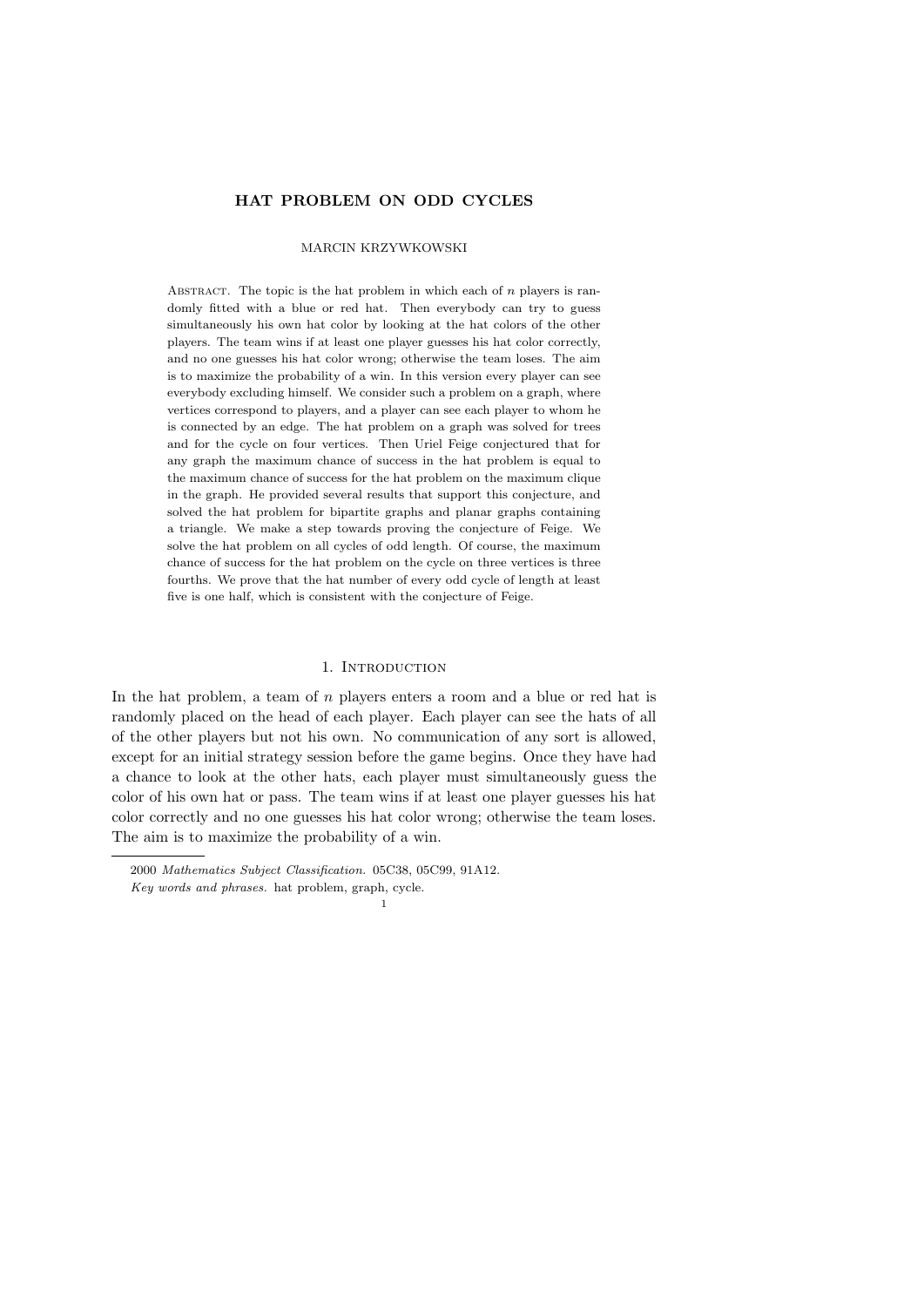### 2 MARCIN KRZYWKOWSKI

The hat problem with seven people called "seven prisoners puzzle" was formulated by T. Ebert in his Ph.D. Thesis [4]. There are known many variations of the hat problem (for a comprehensive list, see [9]). For example in [6] there was considered a variation in which players do not have to guess their hat colors simultaneously. In [2] there was considered a variation in which passing is not allowed, thus everybody has to guess his hat color. The aim is to maximize the number of correct guesses. N. Alon [1] has proved a lower bound on the chance of success for the generalized hat problem with  $n$  people and  $q$  colors. This problem was also studied in [10]. The hat problem with three people was the subject of an article in The New York Times [11].

We consider the hat problem on a graph, where vertices correspond to players and a player can see each player to whom he is connected by an edge. This variation of the hat problem was first considered in [7]. There were proven some general theorems about the hat problem on a graph, and the problem was solved on trees. Additionally, there was considered the hat problem on a graph such that the only known information are degrees of vertices. In [8] the problem was solved on the cycle  $C_4$ . Uriel Feige [5] conjectured that for any graph the maximum chance of success in the hat problem is equal to the maximum chance of success for the hat problem on the maximum clique in the graph. He provided several results that support this conjecture, and solved the hat problem for bipartite graphs and planar graphs containing a triangle. Feige proved that if a graph is such that the chromatic number equals the number of vertices of the maximum clique, then the conjecture is true. A well known class of graphs for which the chromatic number equals the number of vertices of the maximum clique is that of perfect graphs (where that equality holds not only for the graph, but also for all its subgraphs). Thus Feige solved the hat problem for all perfect graphs. By the strong perfect graph theorem [3], every graph for which neither it nor its complement contains an induced odd cycle of length at least five is perfect. We solve the hat problem on all cycles of odd length. Of course, the maximum chance of success for the hat problem on the cycle on three vertices is three fourths. We prove that the hat number of every odd cycle of length at least five is one half, which is consistent with the conjecture of Feige.

### 2. Preliminaries

For a graph G, the set of vertices and the set of edges we denote by  $V(G)$ and  $E(G)$ , respectively. If H is a subgraph of G, then we write  $H \subseteq G$ . The path (cycle, respectively) on n vertices we denote by  $P_n$  ( $C_n$ , respectively). The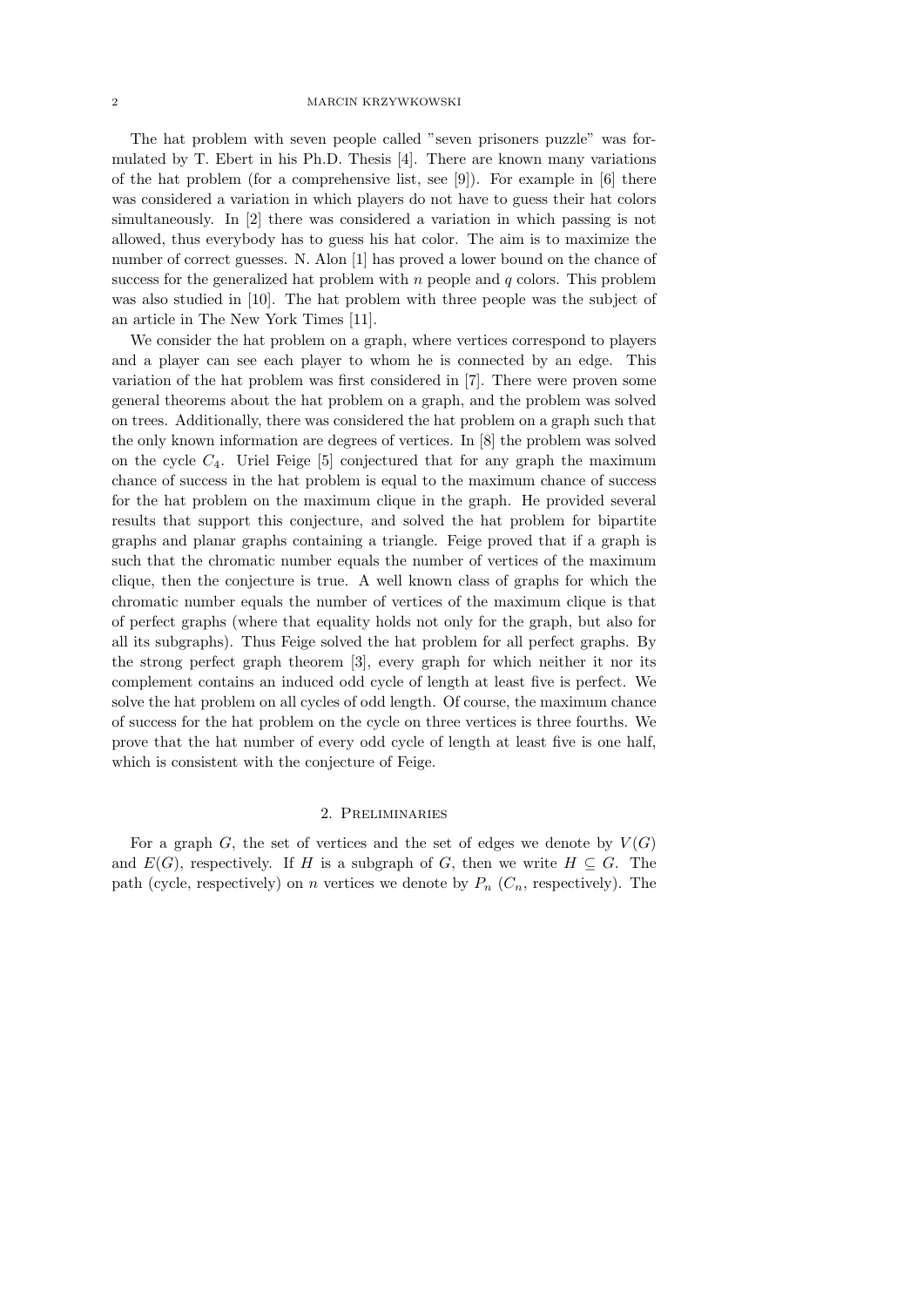neighborhood of a vertex v of G, that is  $\{x \in V(G): vx \in E(G)\}\,$ , we denote by  $N<sub>G</sub>(v)$ . We say that a vertex v is neighborhood-dominated if there is some other vertex u such that  $N_G(v) \subseteq N_G(u)$ .

Let  $f: X \to Y$  be a function. If for every  $x \in X$  we have  $f(x) = y$ , then we write  $f \equiv y$ .

Let  $V(G) = \{v_1, v_2, \ldots, v_n\}$ . By  $Sc = \{1, 2\}$  we denote the set of colors, where 1 corresponds to the blue color, and 2 corresponds to the red color.

By a case for a graph G we mean a function  $c: V(G) \to \{1,2\}$ , where  $c(v_i)$ means color of vertex  $v_i$ . The set of all cases for the graph G we denote by  $C(G)$ , of course  $|C(G)| = 2^{|V(G)|}$ . If  $c \in C(G)$ , then to simplify notation, we write  $c = c(v_1)c(v_2)...c(v_n)$  instead of  $c = \{(v_1, c(v_1)), (v_2, c(v_2)), ..., (v_n, c(v_n))\}$ . For example, if a case  $c \in C(C_5)$  is such that  $c(v_1) = 2, c(v_2) = 1, c(v_3) = 1, c(v_4) = 2,$ and  $c(v_5) = 1$ , then we write  $c = 21121$ .

By a situation of a vertex  $v_i$  we mean a function  $s_i: V(G) \to Sc \cup \{0\}$  $= \{0, 1, 2\},\$  where  $s_i(v_j) \in Sc$  if  $v_i$  and  $v_j$  are adjacent, and 0 otherwise. The set of all possible situations of  $v_i$  in the graph G we denote by  $St_i(G)$ , of course  $|St_i(G)| = 2^{d_G(v_i)}$ . If  $s_i \in St_i(G)$ , then for simplicity of notation, we write  $s_i$  $= s_i(v_1)s_i(v_2)...s_i(v_n)$  instead of  $s_i = \{(v_1, s_i(v_1)),(v_2, s_i(v_2)),..., (v_n, s_i(v_n))\}.$ For example, if  $s_3 \in St_3(C_5)$  is such that  $s_3(v_2) = 2$  and  $s_3(v_4) = 1$ , then we write  $s_3 = 02010$ .

By a guessing instruction of a vertex  $v_i \in V(G)$  we mean a function  $g_i : St_i(G)$  $\rightarrow$  Sc  $\cup$  {0} = {0, 1, 2}, which for a given situation gives the color  $v_i$  guesses it is, or 0 if  $v_i$  passes. Thus guessing instruction is a rule determining behavior of a vertex in every situation. We say that  $v_i$  never guesses its color if  $v_i$  passes in every situation, that is,  $q_i \equiv 0$ . We say that  $v_i$  always guesses its color if  $v_i$  guesses its color in every situation, that is, for every  $s_i \in St_i(G)$  we have  $g_i(s_i) \in \{1,2\}$  $(q_i(s_i) \neq 0$ , equivalently).

Let c be a case, and let  $s_i$  be the situation (of vertex  $v_i$ ) corresponding to that case. The guess of  $v_i$  in the case c is correct (wrong, respectively) if  $g_i(s_i) = c(v_i)$  $(0 \neq g_i(s_i) \neq c(v_i)$ , respectively). By result of the case c we mean a win if at least one vertex guesses its color correctly, and no vertex guesses its color wrong, that is,  $g_i(s_i) = c(v_i)$  (for some i) and there is no j such that  $0 \neq g_i(s_i) \neq c(v_i)$ . Otherwise the result of the case  $c$  is a loss.

By a strategy for the graph G we mean a sequence  $(g_1, g_2, \ldots, g_n)$ , where  $g_i$  is the guessing instruction of vertex  $v_i$ . The family of all strategies for a graph  $G$ we denote by  $\mathcal{F}(G)$ .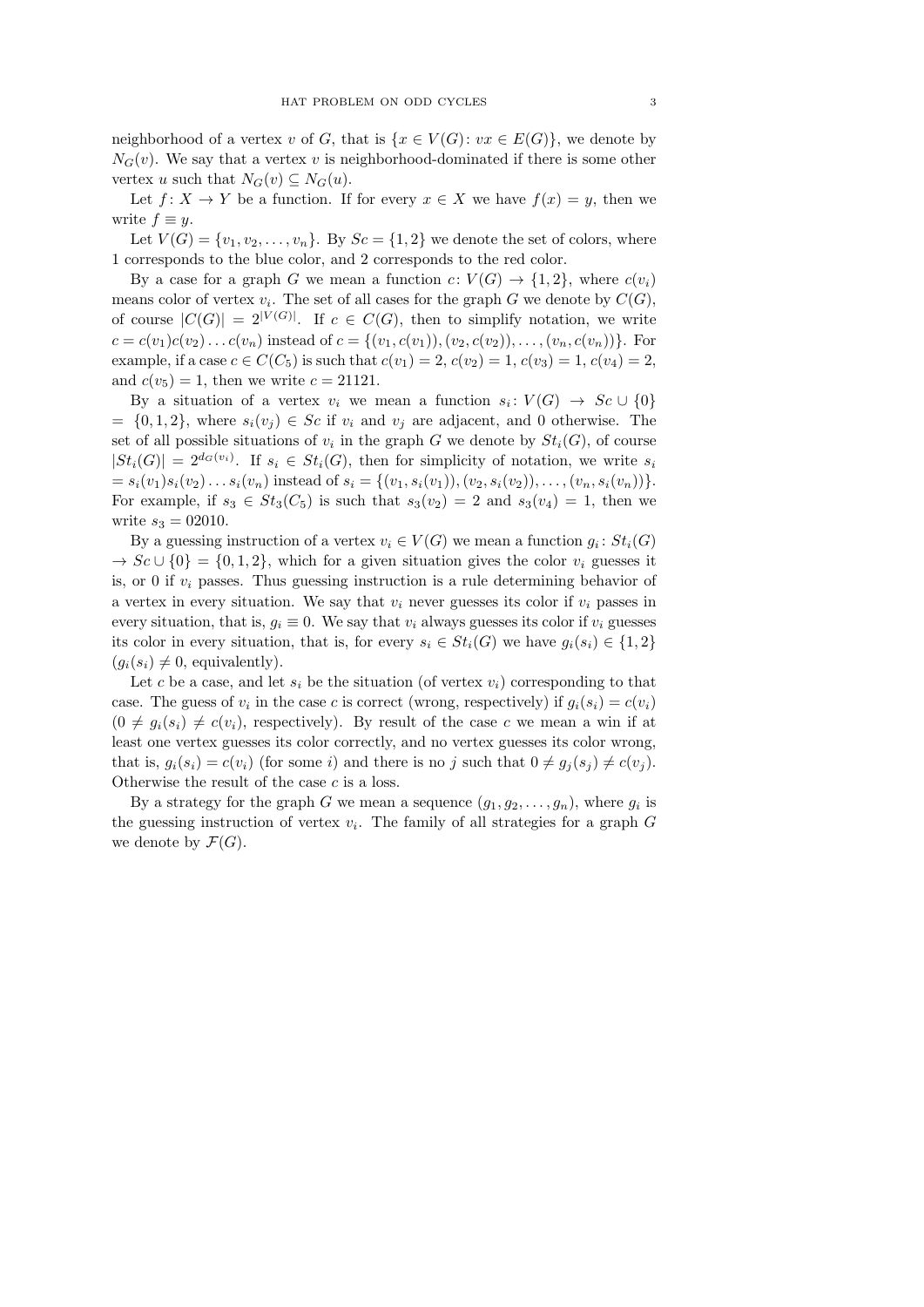### 4 MARCIN KRZYWKOWSKI

If  $S \in \mathcal{F}(G)$ , then the set of cases for the graph G for which the team wins (loses, respectively) using the strategy S we denote by  $W(S)$  ( $L(S)$ , respectively). By the chance of success of the strategy  $S$  we mean the number  $p(S) = |W(S)|/|C(G)|$ . By the hat number of the graph G we mean the number  $h(G) = \max\{p(S): S \in \mathcal{F}(G)\}\.$  We say that a strategy S is optimal for the graph G if  $p(S) = h(G)$ . The family of all optimal strategies for the graph G we denote by  $\mathcal{F}^0(G)$ .

By solving the hat problem on a graph G we mean finding the number  $h(G)$ . The following four results are from [7].

**Theorem 2.1.** If H is a subgraph of G, then  $h(H) \leq h(G)$ .

**Corollary 2.2.** For every graph G we have  $h(G) \geq 1/2$ .

The following theorem is the solution of the hat problem on paths.

**Theorem 2.3.** For every path  $P_n$  we have  $h(P_n) = 1/2$ .

Now there is a sufficient condition for the removal of a vertex of a graph without changing its hat number.

**Theorem 2.4.** Let G be a graph, and let v be a vertex of G. If there exists a strategy  $S \in \mathcal{F}^0(G)$  such that v never guesses its color, then  $h(G) = h(G - v)$ .

Uriel Feige [5] proved the following result.

**Lemma 2.5.** Let G be a graph. If v is a neighborhood-dominated vertex of  $G$ , then  $h(G) = h(G - v)$ .

## 3. RESULTS

To solve the hat problem on odd cycles of length at least five, we need the fact that  $h(C_5) = 1/2$ , see Lemma 3.2. Now we prove our main result.

**Theorem 3.1.** If  $n \geq 5$  is an odd integer, then  $h(C_n) = 1/2$ .

PROOF. We obtain the result by induction on the length of the cycle. For  $n = 5$ the theorem is true by Lemma 3.2. Now assume that  $n \geq 7$  is an odd integer, and  $h(C_{n-2}) = 1/2$ . Let  $H_n = C_n \cup v_1v_4$ . By Theorem 2.1 we have  $h(H_n) \geq h(C_n)$ . Observe that  $N_{H_n}(v_3) \subset N_{H_n}(v_1)$ . Let  $H'_n = H_n - v_3$ . By Lemma 2.5 we get  $h(H_n) = h(H'_n)$ . Moreover, since  $N_{H'_n}(v_2) \subset N_{H'_n}(v_n)$ , again by Lemma 2.5 we get  $h(H'_n) = h(H'_n - v_2)$ . Let us observe that the graph  $H'_n - v_2$  is isomorphic to the cycle  $C_{n-2}$ . By the inductive hypothesis we have  $h(C_{n-2}) = 1/2$ . Now we get  $h(C_n) \le h(H_n) = h(H'_n) = h(C_{n-2}) = 1/2$ . On the other hand, by Corollary 2.2 we have  $h(C_n) \geq 1/2$ .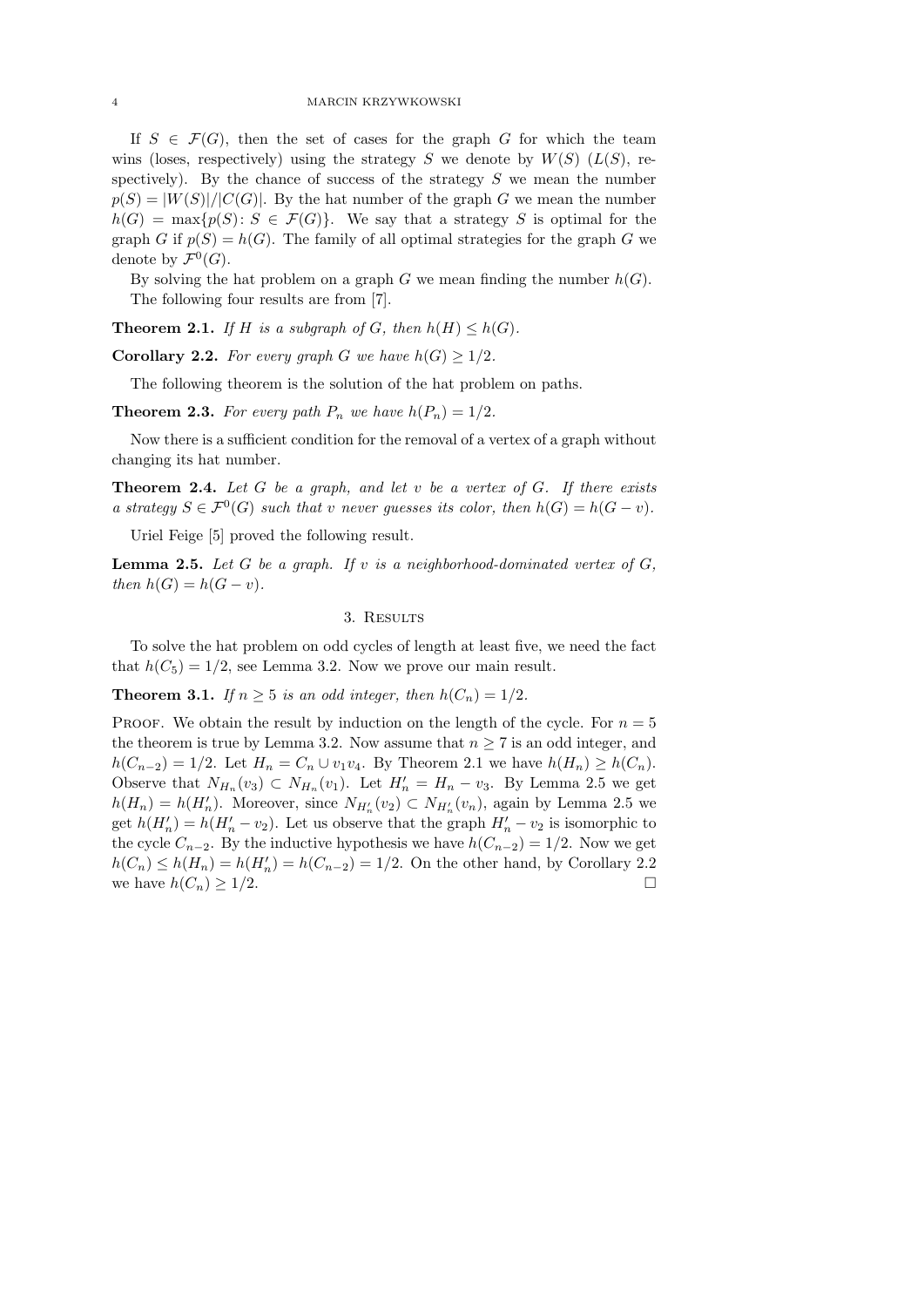Now we solve the hat problem on the cycle on five vertices.

# **Lemma 3.2.**  $h(C_5) = 1/2$ .

PROOF. Let S be an optimal strategy for  $C_5$ . If some vertex, say  $v_i$ , never guesses its color, then by Theorem 2.4 we have  $h(C_5) = h(C_5 - v_i)$ . Since  $C_5 - v_i = P_4$ and  $h(P_4) = 1/2$  (by Theorem 2.3), we get  $h(C_5) = 1/2$ . Now assume that every vertex guesses its color.

Let us consider a guessing instruction of a vertex. If in every case in which this instruction gives a correct guess some other vertex also guesses its color, then we say that the guessing instruction is dominated. Let us observe that we do not have to consider strategies with a dominated guessing instruction because such instruction cannot improve the chance of success. Even if it is the only one guess of a vertex, then by Theorem 2.4 we get  $p(S) \leq h(C_5 - v_i) = h(P_4) = 1/2$ implying that  $h(C_5) = 1/2$ .

Now we explain a way in which the result can be easily verified using computer. We consider only guessing instructions which are not passing. First consider strategies S with exactly one instruction for every vertex. There are exactly 8 possible instructions for each vertex (because of the colors of two neighbors and the guess it is going to make). Thus the total number of possibilities for  $S$  is  $8<sup>5</sup> = 2<sup>15</sup>$ . Let us observe that from a strategy we can obtain a group of 320 (not necessarily distinguishable) symmetrical strategies. We can perform each one of the following operations: rotating the vertices (gives 5 possibilities), reflecting the vertices (gives 2 possibilities), and relabelling the colors of the vertices (gives  $2^5 = 32$  possibilities). Reducing modulo this symmetry group gives only 120 possibilities for S. Now for every one of these possibilities we check the number of cases in which some vertex guesses its color wrong. If in at least 16 cases some vertex guesses its color wrong, then the team loses for at least 16 cases implying that  $p(S) \leq 1/2$ . For 61 of those 120 strategies in at least 16 cases some vertex guesses its color wrong. Therefore it suffices to consider only the remaining 59 strategies. Now we reduce the set of possibilities by using the idea of dominance from the previous paragraph. In this way we exclude 37 strategies, having only 22 strategies left. Now for every one of them we check the number of cases in which the team so far wins, that is, cases in which some vertex guesses its color correctly while at the same time no vertex guesses its color wrong. The best score among those 22 strategies is 12 successes. Thus we now examine adding an additional instruction to each one of the 22 strategies. Again we exclude strategies for which the team loses for at least 16 cases, or some guessing instruction is dominated. As a result there are only 23 strategies (each one consisting of six